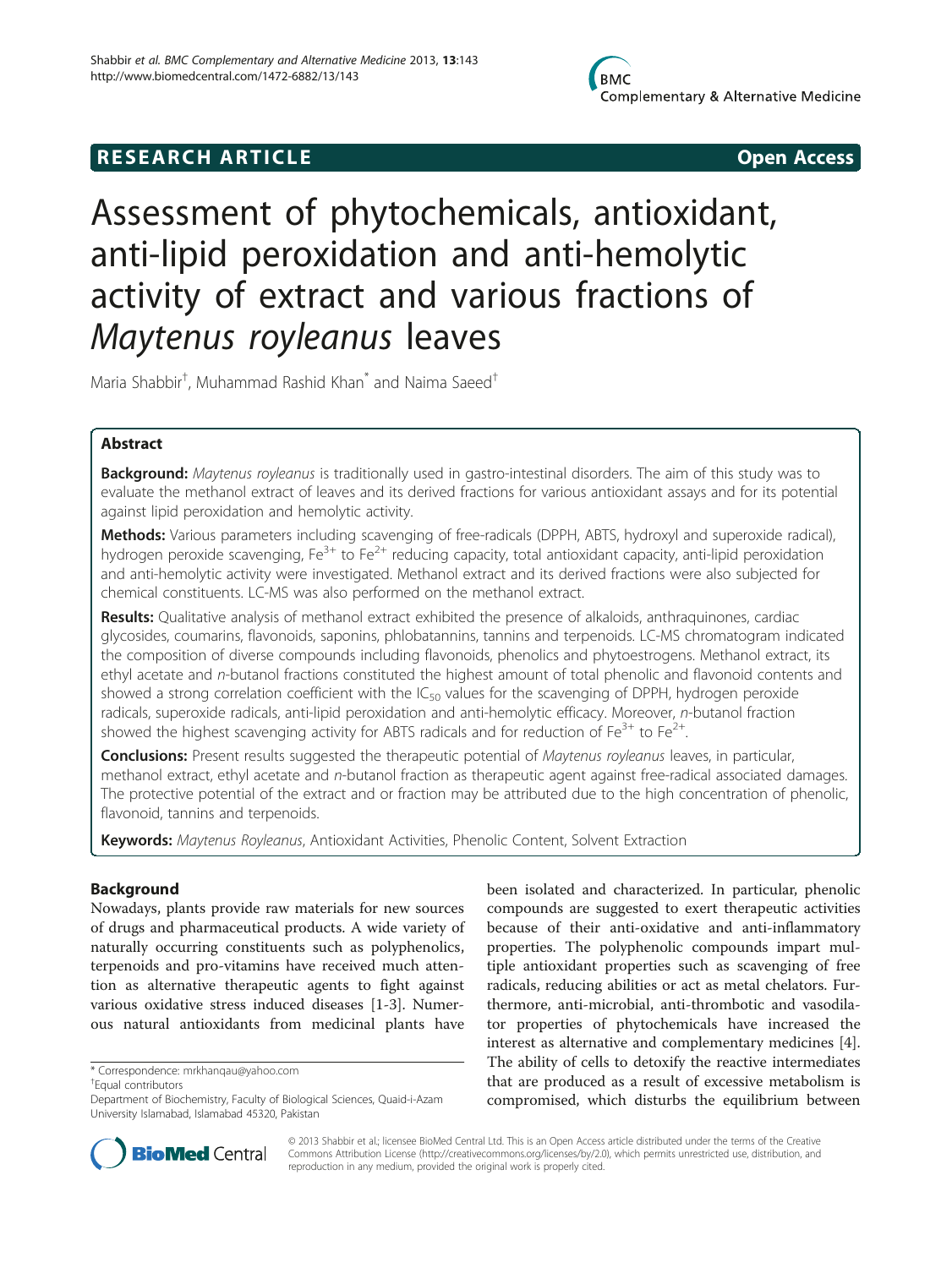antioxidant and reactive oxygen species (superoxide radical, hydroxyl radical, peroxide radical, and nitric oxide). In addition to the threats posed by oxidative stress to biological system, it is also responsible for inducing chronic diseases (cancer, cardiovascular, aging, diabetes, cataract) [\[5](#page-11-0)]. Various studies have suggested an association between the dietary intake of these phytochemicals and the prevention of various stress induced anomalies [[6-11](#page-11-0)]. It is need of the day that medicinal plants should be characterized for their pharmacological properties as majority of the population in developing countries use traditional medicines [[11-](#page-11-0)[13](#page-12-0)].

Antioxidants (polyphenols, vitamin C, vitamin E, selenium, β-carotene, lycopene, lutein and other carotenoids) present in large amounts in many medicinal plants and herbs, eliminate free radicals by acting as antioxidant, by neutralizing, quenching, reducing or through decomposing peroxides [\[14\]](#page-12-0). Compounds carrying antioxidant potential can be isolated and used as a remedy against oxidative stress and related diseases [[15](#page-12-0)]. Recent studies are focusing on replacement of synthetic antioxidants with naturally occurring antioxidants to avoid the potential toxicity of synthetic ones [[16-18\]](#page-12-0).

Maytenus royleanus belongs to the family Celastraceae, Its flowering season is March-April and is distributed throughout lower Kaghan on dry sunny slopes. It is a shrub having stiff branches, usually with straight thorns, white flowers in short axillary clusters, fruit is 3 angled capsule [[19](#page-12-0)]. Paste of bark is applied with mustard oil to destroy pediculi and it is also used locally against gastro-intestinal diseases [[20\]](#page-12-0). Smoke of the seeds is believed to be valuable against toothache. Leaves are often used as fodder. Branches are used for repair of houses and fuel. In spite of the popular use, there is no report about phytochemical composition and antioxidant properties of M. royleanus leaves. Involvement of oxidative stress as a key role in various diseases, we aimed to evaluate the phytochemical and antioxidant potential of this plant.

## Methods

## Chemicals

All the chemicals used in these assays were of high quality.  $Na<sub>2</sub>CO<sub>3</sub>$ , ascorbic acid, gallic acid, rutin, Folin-Ciocalteu's phenol reagent, NaNO<sub>2</sub>, AlCl<sub>3</sub>.6H<sub>2</sub>O, rutin, 2, 2-Diphenyl-1-Picrylhydrazyl (DPPH), 2,2- azino-bis (3-ethylbanzthiazoline-6- sulphonic acid (ABTS), potassium oxidopersulphate,  $H_2SO_4$ , ammonium molybdate, riboflavin, phenazine methosulphate (PMS), nitroblue tetrazolium (NBT),  $H_2O_2$ , 2- deoxyribose, ferric chloride, potassium chloride, trichloroacetic acid (TCA), thiobarbituric acid (TBA), potassium ferricynide, Mayer's reagent, NaOH,  $FeCl<sub>3</sub>$  were obtained from Sigma Chemicals Co. (St. Louis, MO, USA). Solvents and other reagents were of analytical grade.

#### Collection of plant

Collection of the plant material was made in March 2011 from village Lehtrar, Tehsil Kotli Sattian of Pakistan. After identification a voucher specimen (# 032564) was deposited at the Herbarium of Pakistan Museum of Natural History, Islamabad.

## Preparation of extract

Powder of dried leaves (500 g) was extracted with 95% methanol twice (2000 ml for each) for 48 h with occasional shaking and filtered. Extract was dried at 40°C under reduced pressure giving a yield of 12.2% to that of the powder (Panchun Scientific Co., Kaohsiung, Taiwan). Extract was suspended in 50 ml of distilled water and fractions were made by adding solvents (200 ml twice) successively with increasing polarity i.e.,  $n$ -hexane, chloroform, ethyl acetate,  $n$ -butanol and shake vigorously. The layers were separated accordingly and the soluble remainder was used as residual aqueous fraction. Fractions were dried with the yields  $n$ -hexane (7.5%), chloroform  $(3.4\%)$ , ethyl acetate  $(8.9\%)$ , *n*- butanol (7.8%) and residual aqueous fraction (10.7%) to that of the methanol extract [\[21\]](#page-12-0).

#### Phytochemical screening

The methanol extract of M. royleanus was analyzed by LC-MS to get the fingerprint of compounds it carries and was found to carry number of compounds (retention time: 0.5-45 min, m/z "mass" restriction: 100-3200 Da, peak height > 500 counts, relative height: > 2.5%, limit to largest: 300 compounds). Dried sample of methanol extract  $({\sim}15$  mg), was dissolved 1 ml of methanol (15 mg/ml). It was spun down to remove particles and 10 μl was injected under C18 or HILIC chromatography and positive (C18) or negative (C18/HILIC) ionization (targeting flavonoids and phenolic acids).

#### Qualitative determination of the chemical constituents

Presence of alkaloids, anthraquinones, cardiac glycosides, coumarins, flavonoids, saponins, phlobatannins, tannins and terpenoids in the extract and various fractions was confirmed individually by following standard procedures.

#### Test for alkaloids

Mixture of methanol extract of M. royleanus leaves and its various derived fractions (0.4 g) in 8 ml of 1% HCl was warmed on water bath. After filtration 2 ml filtrate from the extract and each fraction was allowed to react with few drops of potassium mercuric iodide and with potassium bismuth, separately. Turbidity or precipitation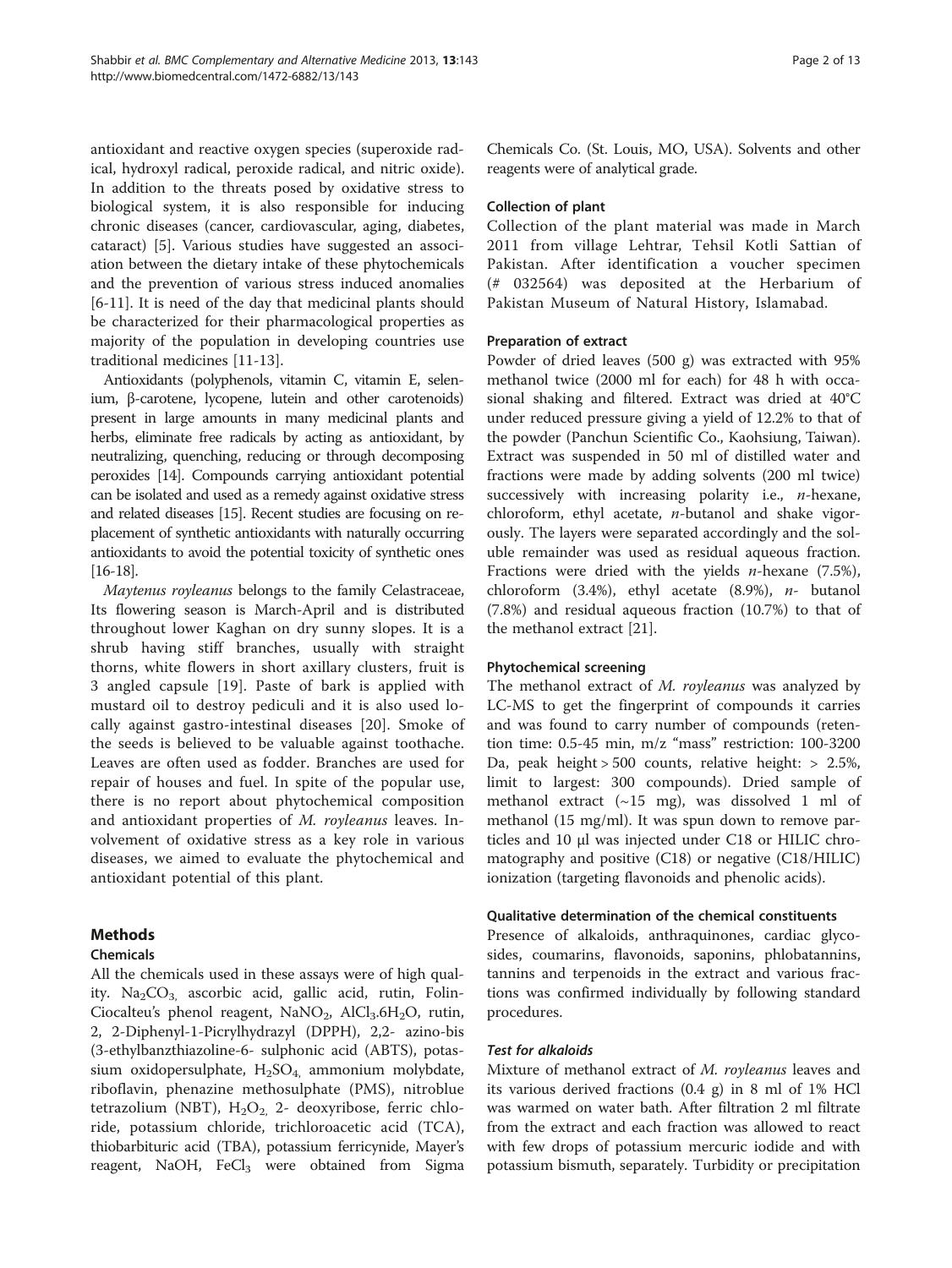formation was considered as a confirmation for presence of alkaloids [\[22\]](#page-12-0).

#### Test for saponins

The criterion of oil emulsion formation of saponins was used for the screening of saponins [[22](#page-12-0)]. Briefly, extract and various fractions (20 mg) suspended in 20 ml of distilled water and boiled for 5 min. In 10 ml of the above filtrate 5 ml of distilled water was added and mixed well to develop the froth. Development of emulsion after mixing the froth with olive oil confirmed the existence of saponins.

## Test for terpenoids

Briefly, 2 ml of chloroform was mixed with 5 ml (1 mg/ ml) of each sample in a test tube then 3 ml of concentrated  $H_2SO_4$  was added to develop the color. Exhibition of reddish brown coloration at the interface confirmed the presence of terpenoids [\[22\]](#page-12-0).

## Test for anthraquinones

To a volume of 6 ml of 1% HCl, 200 mg of each sample was added separately and boiled. Benzene (5 ml) was mixed with the filtrate and after separation of benzene layer 2 ml of 10% ammonia solution was lowered. Development of pink, violet or red color in the ammonical phase indicated the existence of anthraquinones [[22\]](#page-12-0).

#### Cardiac glycosides determination

An aliquot of 5 ml of methanol extract of M. royleanus leaves and its various fractions (10 mg/ml in methanol) were added in the sequence of glacial acetic acid (2 ml) and FeCl<sub>3</sub> solution (one drop). Concentrated  $H_2SO_4$ (1 ml) was added and the formation of brown ring at the interface confirmed the presence of cardiac glycosides [[23\]](#page-12-0).

#### Test for coumarins

In a vial having 300 mg/ml of the extract and each fraction was plugged with filter paper dipped in 1 N NaOH and boiled in a boiling water bath for few minutes. Yellow fluorescence of filter paper under UV light confirmed the presence of coumarins [[23\]](#page-12-0).

#### Test for phlobatannins

An amount of 80 mg of the extract and various fractions was boiled in 1% HCl. Development of red precipitate indicated the existence of phlobatannins [[23\]](#page-12-0).

#### Test for flavonoids

Mixture of methanol extract and various fractions of M. royleanus leaves were prepared by adding 50 mg of each sample to 100 ml of distilled water and filtered. An aliquot of 5 ml of dilute ammonia solution was mixed with

10 ml of the filtrate. Appearance of yellow coloration by addition of few drops of concentrated sulfuric acid indicated the presence of flavonoid [\[24](#page-12-0)].

#### Test for tannins

A mixture was prepared by mixing 50 mg of methanol extract and each fraction in 20 ml of distilled water and boiled. Appearance of brownish green or blue-black coloration after mixing few drops of  $0.1\%$  FeCl<sub>3</sub> confirmed the existence of tannins [\[24\]](#page-12-0).

## Quantitative determination of the chemical constituents Quantification of alkaloids

Quantification of alkaloids was performed by following the method reported previously (22). Each fraction (50 mg) was mixed with 200 ml of acetic acid (10%) in ethanol; the beaker was covered and incubated for 4 h. The mixture was concentrated up to one third of its total volume. Ammonium hydroxide was added drop wise in the mixture until it formed precipitate. The precipitate was washed with ammonium hydroxide and then filtered. The filtrate (alkaloids) was calculated as percentage of the dried fraction.

## Quantification of tannins

For quantification of tannins each fraction (50 mg) was suspended in 100 ml of distilled water, it was shaken for 1 h in a mechanical shaker and then filtered. Each sample (5 ml) was added with ferric chloride (2 ml) in hydrochloric acid (0.1 N) and potassium ferricyanide (0.008 M). Absorbance was taken at 120 nm within 10 min and tannins contents were calculated as percentage of the dried fraction (24).

#### Quantification of saponins

Methanol extract and each fraction (50 mg) were mixed in 100 ml of ethanol (20%). It was kept on heating for 4 h with continuous stirring at 55°C, than diluted with diethyl ether (20 ml) and washed with 5% sodium chloride. Saponins were estimated as percentage of the dried fraction (22).

## Estimation of leaf protein

For the determination of leaf protein content, monobasic sodium phosphate (16 ml) and dibasic sodium phosphate (84 ml) was combined to get the desire pH (7.5) of phosphate buffer.

Reagent 1: Sodium carbonate (2 g), sodium chloride (0.4 g) 0.1 N and Na-K tartarate 1 g was dissolved in distilled water (100 ml).

Reagent 2: Copper sulphate 0.5 g was mixed in distilled water (100 ml).

Reagent 3: Solution A (50 ml) and solution B (1 ml) both were mixed in a flask.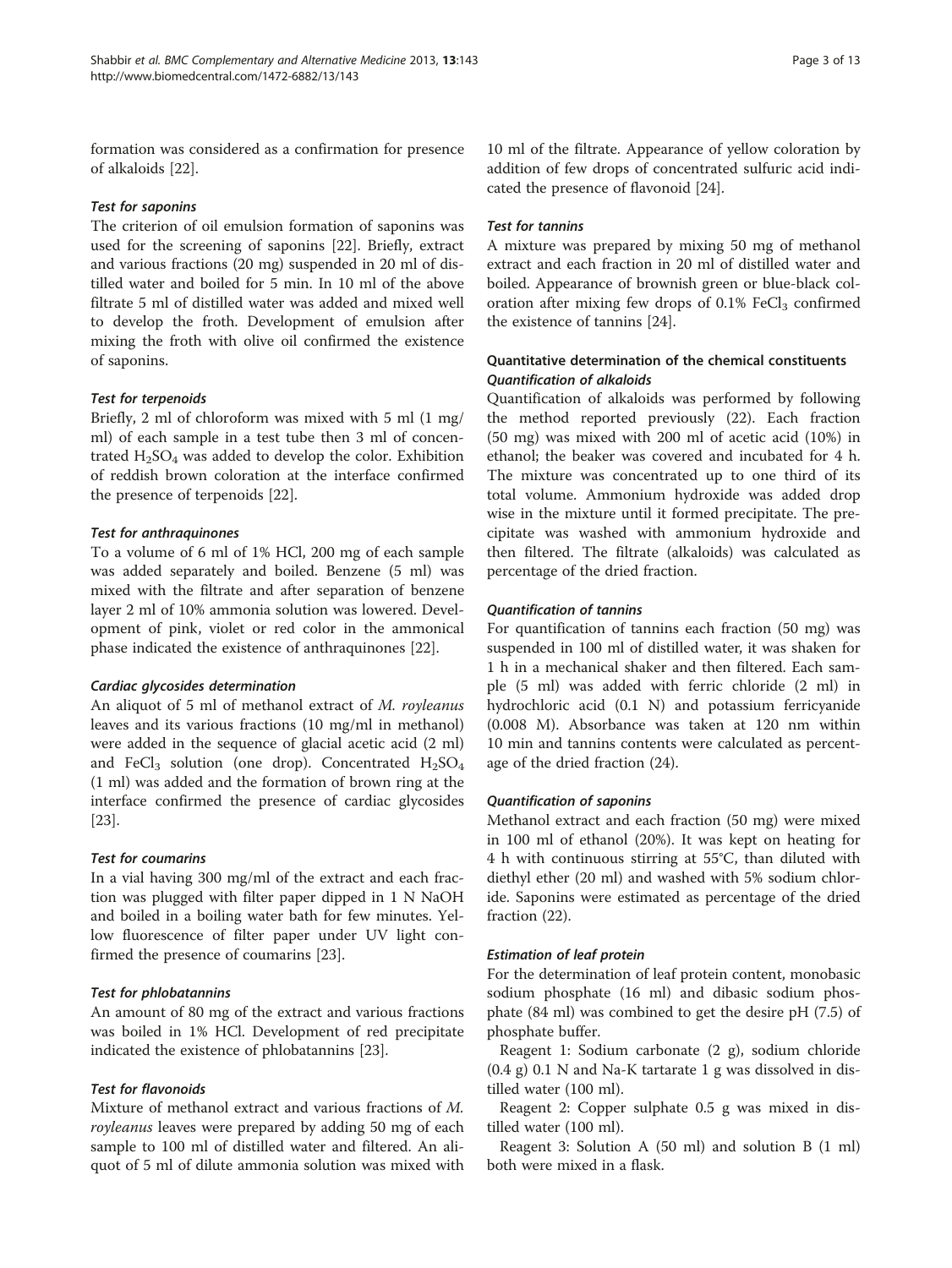Reagent 4: Folin phenol reagent was added to distilled water (1:1 ratio).

Fresh leaves (0.1 g) were homogenized in 1 ml of phosphate buffer (pH 7.5). The homogenate was centrifuged for 10 min at 3000 rpm. The 0.1 ml of supernatant was taken in a test tube and finally volume was raised by adding distilled water up to 1 ml. Reagent D (0.1 ml) was mixed after shaking for 10 min. After 30 min of incubation, absorbance of each sample was taken at 650 nm and protein content was measured with help of standard (BSA) (23).

#### Sugar estimation

Fresh plant material was used to estimate the sugar content; plant material was homogenized and then treated with concentrated sulphuric acid. The sample was incubated for 4 h at 25°C. Optical density of each sample was observed at 420 nm (24).

## Total phenolic content

Briefly, a mixture was prepared by adding 9 ml of distilled water and 1 ml of each sample. To the mixture 1 ml of Folin-Ciocalteu's phenol reagent was added followed by the addition of 10 ml of  $Na<sub>2</sub>CO<sub>3</sub>$  solution and total volume was made to 25 ml by adding distilled water. The optical density was determined after 90 min at 750 nm at 23°C. Quantity of total phenolics was determined as mg of gallic acid equivalent (GAE) per g of dried sample. For blank distilled water was used [[25\]](#page-12-0).

## Total flavonoid content

According to this method [[26\]](#page-12-0), 0.3 ml of the filtrate the extract and each fraction (50 mg) in 10 ml of 80% methanol was mixed with a reagent; 3.4 ml of 30% methanol,  $0.15$  ml of NaNO<sub>2</sub> (0.5 M) and 0.15 ml of AlCl<sub>3</sub>.6H<sub>2</sub>O (0.3 M). Then NaOH was added properly mixed. Absorbance was recorded at 506 nm after 5 min of mixing. Total flavonoid content was calculated as mg of rutin equivalent per g of dried extract or fraction.

#### In vitro antioxidant assays

A stock solution (1 mg/ml) of the methanol extract and each fraction was prepared in 95% methanol and diluted accordingly for various antioxidant and reducing assays. Antioxidant power of each assay was compared with the efficacy of standard chemicals.

#### DPPH radical scavenging activity

Antioxidant potential of the extract and each fraction was assessed by using 1,1-diphenyl 1-2-picryl-hydrazyl (DPPH) assay [\[27](#page-12-0)]. DPPH (2.4 mg) was dissolved in 100 ml of methanol and diluted with methanol to obtain an absorbance of about 0.98 ( $\pm$  0.02) at 517 nm. An aliquot of 0.01 ml of the extract and each fraction at

different concentrations of 25-250 μg/ml was added in 3 ml of the DPPH solution. After incubation for 15 min in dark; absorbance of the mixture was determined at 517 nm. Following formula was applied to determine the DPPH radical scavenging activity;

Percentage inhibition = [(control absorbance-sample absorbance) /(control absorbance)]  $\times$  100.

 $IC_{50}$  is the concentration value which scavenged 50% of the DPPH radicals. Ascorbic acid and rutin were used as reference compounds [[28,29](#page-12-0)].

## Superoxide radical scavenging

Procedure of Beauchamp and Fridovich [[30\]](#page-12-0) was followed to determine the scavenging potential of the extract and fractions with respect to superoxide radicals. Briefly, 0.5 ml of 50 mM phosphate buffer (pH 7.6), 0.3 ml of 50 mM riboflavin, 0.25 ml of 20 mM phenazine methosulphate (PMS) and 0.1 ml of 0.5 mM nitro blue tetrazolium (NBT) were mixed, before the addition of 100 μl of the methanol extract and each fraction at varying concentrations of 25-250 μg/ml. Mixture was illuminated in the fluorescent light for 20 min and 560 nm wave length was used to record the absorbance of the mixture. The percent inhibition was calculated by using the following formula:

Percentage inhibition  $= (1 - absorbance of sample)$ /absorbance of control $) \times 100$ .

Reference compound used was ascorbic acid in this assay.

## Total antioxidant capacity

Phosphomolybdate assay system was used to determine the total antioxidant activity of the methanol extract and various fractions [[31](#page-12-0)]. To a reagent solution; sulphuric acid (0.6 M), sodium phosphate (28 mM) and ammonium molybdate (4 mM); 100 μl of each sample was added and incubated at 95°C in a water bath for 90 min. After cooling to room temperature; absorbance was recorded at 765 nm against reagent blank. Total antioxidant capacity of the ascorbic acid was also estimated for reference. The total antioxidant capacity was determined by using following formula:

Total Antioxidant capacity $(\%)$ ¼ ð½ Þ control absorbance−sample absorbance /(control absorbance)]  $\times$  100.

## Reducing assays

## Hydroxyl radical scavenging

A method described earlier was adapted to assess the hydroxyl radical scavenging ability of various samples [\[32\]](#page-12-0).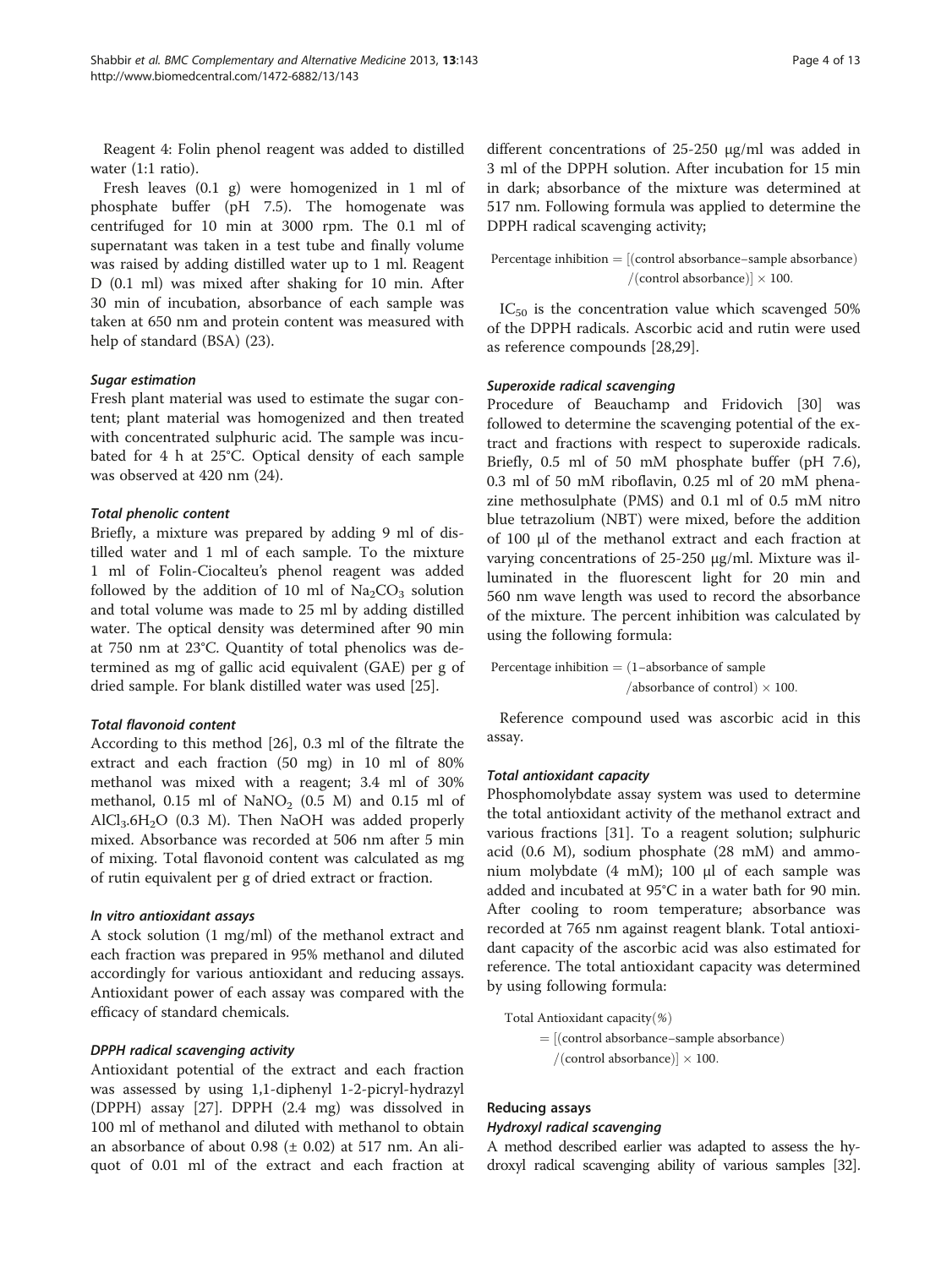Briefly, reagent solution was prepared by sequential addition of ferric chloride (10 mM), 0.25 ml of 2-deoxyribose (2.8 mM) in 50 mM phosphate buffer (pH 7.4), 0.1 ml of 1 mM (1:1; v/v) EDTA solution and 0.1 ml of 10 mM  $H_2O_2$ . A volume of 0.1 ml of the extract and various fractions was individually added to 0.01 ml of reagent solution. Then 0.1 ml of ascorbate (1 mM) was added and incubated at 37°C for 1 h. In the mixture thiobarbituric acid (TBA) 0.5%; w/v in 1 ml of 50 mM NaOH and 1 ml of 10% w/v trichloroacetic acid (TCA) was added and cooled to room temperature after incubation in a boiling water bath for 15 min. Intensity of chromogen was read at 532 nm. The hydroxyl radical scavenging activity was estimated as;

Hydroxyl radical scavenging activity $(\%)$  $= (1 - Abs.of sample/Abs.of control) \times 100.$ 

## Hydrogen peroxide scavenging

Methods described previously [\[33-35](#page-12-0)] were followed to determine the ability of extract and various fractions to scavenge  $H_2O_2$ . Hydrogen peroxide (2 mM) working solution was made by mixing with 50 mM phosphate buffer (pH 7.4). Reaction mixture was prepared by the addition of 0.1 ml of extract and each fraction with 0.4 ml of 50 mM phosphate buffer (pH 7.4) followed by the addition of 0.6 ml of 50 mM  $H_2O_2$  and allowed to stand for 10 min. At 230 nm absorbance of the mixture was recorded. Following equation was used to determine the capacity to scavenge  $H_2O_2$ ;

Hydrogen peroxide scavenging activity $(\%)$ 

= (1-absorbance of sample/absorbance of control)  $\times$  100

## ABTS radical scavenging

Method of Re et al. [[36](#page-12-0)] was used for the ABTS radical scavenging activity of the extract and each fraction. For the development of ABTS radicals potassium persulfate (2.45 mM) solution was mixed with ABTS (7 nM) and incubated overnight in the dark to get a dark colored solution. The standard solution of ABTS was diluted by the addition of 60% methanol to have an absorbance of 0.70 (± 0.02) at 745 nm at 30°C. An aliquot of 0.3 ml of extract or fraction was mixed with 1 ml of ABTS and absorbance was recorded after one minute. Reducing capacity was determined according to the formula:

$$
\%~\mathrm{inhibition} = [(\mathrm{control~absorbance-sample~absorbance})\\/( \mathrm{control~absorbance})] \times 100.
$$

## Reduction of  $Fe^{3+}$  to  $Fe^{2+}$

Reducing capability of the extract and each fraction was estimated by following the method of Oyaizu [\[37](#page-12-0)]. A volume of 2 ml of 0.2 M phosphate buffer (pH 6.6) and 2 ml of potassium ferricyanide was mixed with 2 ml of the extract and each fraction (10 mg/ml) and incubated for at 50°C for 20 min. From the reaction mixture 2 ml was taken after the addition of 2 ml of 10% TCA and was mixed with 0.4 ml of 0.1% ferric chloride and 2 ml of distilled water. After 10 min of incubation optical density of the chromogen formed was read at 700 nm. High reducing power ability was associated with high absorbance values. Reducing power of ascorbic acid was considered as reference.

## In vitro anti-lipid peroxidation assay

Standard method for estimation of TBARS was used to assay the degree of lipid peroxidation [[38](#page-12-0)]. The study procedure for the animal care and experimentation was permitted by Ethical Committee of Quaid-i-Azam University Islamabad. From freshly excised liver of rat 10× homogenate was made in cold phosphate buffer saline (pH 7.4). Extract and each fraction were added to 100 μl of (15 mM) ferrous sulphate followed by addition of 3 ml of homogenate. After incubation for 30 min; 0.1 ml of this reaction mixture was mixed with 1.5 ml of 10% TCA. After 10 min of incubation it was filtered and supernatant was added in a tube having 1.5 ml of 0.67% TBA (in 50% acetic acid) and placed in a boiling water bath for 30 min. Concentration of chromogen formed was measured at 535 nm. Anti-lipid peroxidation was assessed by using the following formula:

$$
\%~Inhibition = (control-test)/control \times 100
$$

## Anti-hemolytic activity

Anti-hemolytic activity was assessed by following the spectrophotometric method [[39](#page-12-0)]. From a normal healthy individual 5 ml of blood was taken and centrifuged at 1500 rpm for 3 min. Pellet of blood was washed three times in sterile phosphate buffer saline solution (pH 7.2). The pellet was re-suspended in normal 0.5% saline solution. A volume of 0.5 ml of the extract and various fractions (10, 50, 100, 200, 250 μg/ml in saline) were added in 0.5 ml of cell suspension. After incubation the mixture at 37°C for 30 min it was centrifuged at 1500 rpm for 10 min. Anti-hemolytic activity was assessed by measuring the absorbance at 540 nm. For positive and negative control distilled water and phosphate buffer saline were used respectively. The study protocol was in compliance with Helsinki Declaration.

## Statistical analysis

In vitro and other parametric assays were performed in triplicate and results are shown as mean  $\pm$  SD. Antioxidant potential of different assays was determined as  $IC_{50}$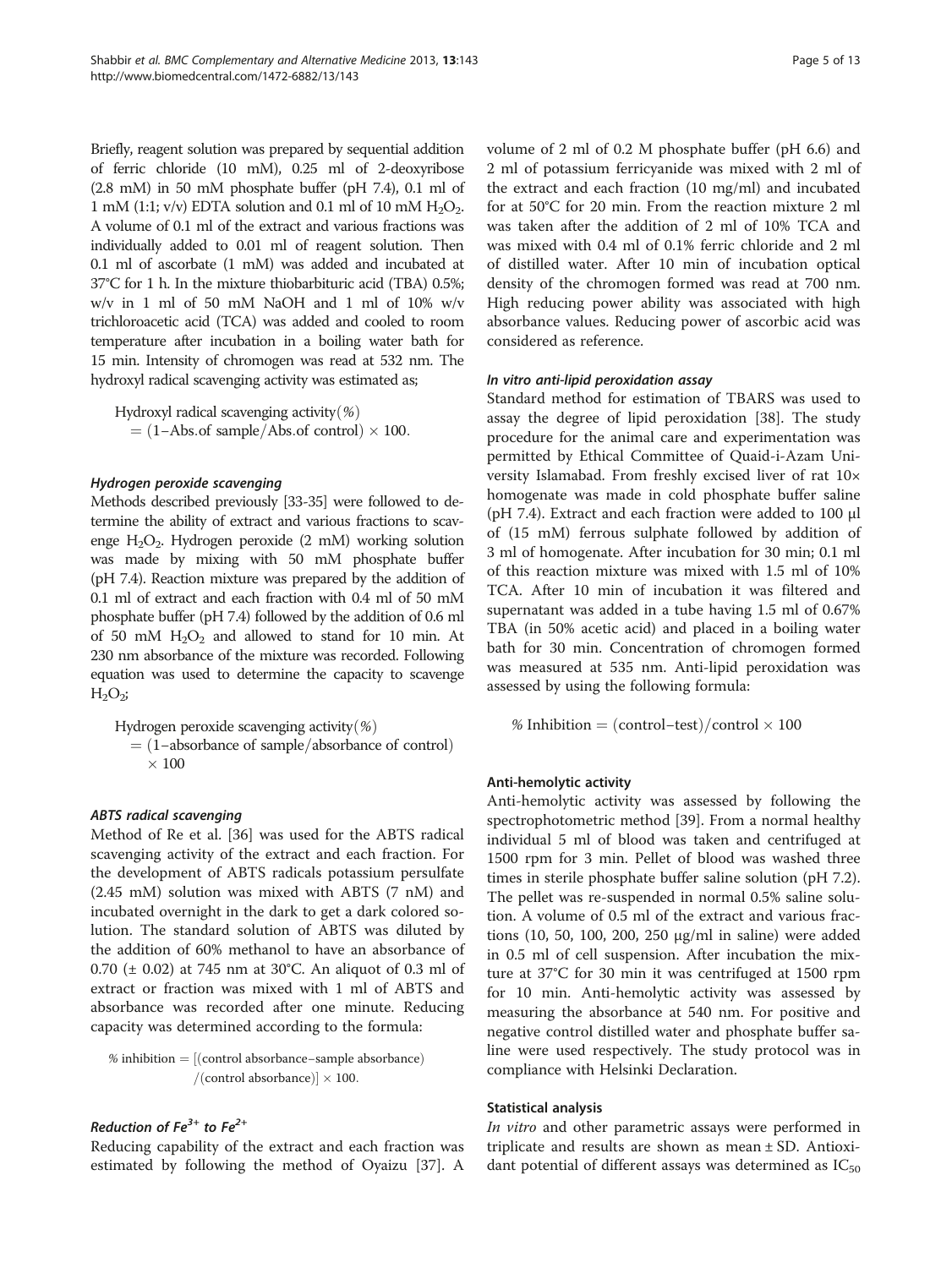values by applying Graph pad prism 5-software. Statistical significance was determined among various treatments with one way ANOVA test. A statistical significance of P < 0.05 or P < 0.01 was considered to be significant.

## Results

## Phytochemical analysis

Phytochemical analysis of methanol extract of M. royleanus leaves indicated the existence of alkaloids, anthraquinones, cardiac glycosides, coumarins, flavonoids, saponins, phlobatannins, tannins and terpenoids. Saponins, phlobatannins and terpenoids were not determined in n-hexane fraction while alkaloids, coumarins, saponins, phlobatannins and terpenoids were not detected in chloroform fraction. Anthraquinones and cardiac glycosides were not detected in ethyl acetate and in  $n$ -butanol fraction respectively. Residual aqueous fraction depicted the existence of anthraquinones, coumarins, phlobatannins and tannins (Tables 1 and [2](#page-6-0)).

## Extraction yield

The percentage extraction yield of methanol extract and its derived fractions is shown in Table [2](#page-6-0). The extraction yield of methanol extract was  $12.2 \pm 0.9\%$  to that of the dry powder. Extraction yield of different fractions was obtained in descending order of residual aqueous > ethyl  $acetate > n$ -butanol  $> n$ -hexane  $>$  chloroform fraction. There was found a significant ( $P < 0.05$ ) difference for the extraction yield for all the fractions except nonsignificant ( $P > 0.05$ ) difference was recorded for the extraction yield of *n*-hexane and *n*-butanol fraction.

#### Estimation of total flavonoid and phenolic content

Methanol extract showed the total phenolic content of  $76.0 \pm 2.7$  mg gallic acid equivalent/g dried powder. Total phenolic content of various fractions was determined in the

descending order of ethyl acetate >  $n$ -butanol >  $n$ -hexane > residual aqueous > chloroform fraction having significant (P < 0.05) differences among themselves (Table [3](#page-6-0)). In case of total flavonoid content estimation, methanol extract exhibited the total flavonoid content of  $63.5 \pm 1.84$  mg rutin equivalent/g dried fraction. Significant (P < 0.05) difference was recorded in the descending order for; ethyl acetate >  $n$ -butanol >  $n$ -hexane > residual aqueous > chloroform fraction.

## Antioxidant assays

#### DPPH radical scavenging activity

DPPH radical scavenging activity of the M. royleanus is shown in Figure [1.](#page-7-0) In this study the methanol extract and various fractions dose dependently scavenged the DPPH radicals.  $IC_{50}$  values of DPPH radical scavenging ability of extract and its derived fractions can be ranked as ethyl acetate < methanol <  $n$ -butanol <  $n$ -hexane < residual aqueous < chloroform fraction.  $IC_{50}$  value determined for ethyl acetate fraction, methanol extract and  $n$ -butanol were nonsignificantly different from each other (Table [4\)](#page-7-0). However, the scavenging activities of all fractions were less  $(P < 0.05)$  than those of standard compounds such as ascorbic acid and rutin.

#### Superoxide radical scavenging activity

Crude extract and its derived fractions showed a scavenging activity on superoxide radicals in a concentration dependent manner (Figure [2\)](#page-7-0).  $IC_{50}$  values for superoxide scavenging activities were in order of ethyl acetate  $\langle n$ -butanol  $\langle$  methanol < n-hexane < residual aqueous < chloroform fraction (Table [3\)](#page-6-0). Ethyl acetate fraction exhibited the highest scavenging ability with  $IC_{50}$  value of  $47.0 \pm 1.3$  µg/ml followed by *n*-butanol fraction (IC<sub>50</sub> 68.0 ± 2.6 µg/ml) as compared to that of ascorbic acid ( $IC_{50}$  34.0  $\pm$  0.6  $\mu$ g/ml).

| <b>Phytochemical tests</b>       | Methanol<br>extract | n-hexane<br>fraction | Chloroform<br>fraction | <b>Ethyl acetate</b><br>fraction | n-butanol<br>fraction | Residual aqueous<br>fraction |
|----------------------------------|---------------------|----------------------|------------------------|----------------------------------|-----------------------|------------------------------|
| Alkaloids                        |                     | $^{+}$               |                        | $^{+}$                           | $^{+}$                |                              |
| Anthraquinones                   | $^{+}$              | $^{+}$               | $^{+}$                 |                                  | $^{+}$                | $^{+}$                       |
| Cardiac glycosides<br>glycosides | $^{+}$              | $^{+}$               | $^{+}$                 | $^{+}$                           |                       |                              |
| Coumarins                        |                     | $^{+}$               |                        | $^{+}$                           | $^{+}$                | $^{+}$                       |
| Flavonoids                       |                     | $+$                  | $^{+}$                 | $^{+}$                           | $^{+}$                |                              |
| Saponins                         |                     |                      |                        | $\! +$                           | $^{+}$                |                              |
| Phlobatannins                    |                     |                      |                        | $^{+}$                           | $^{+}$                | $^{+}$                       |
| Tannins                          |                     | $^{+}$               | $^{+}$                 | $^{+}$                           | $^{+}$                | $+$                          |
| Terpenoids                       |                     |                      |                        | $^{+}$                           | $^{+}$                |                              |

+, present; -, absent.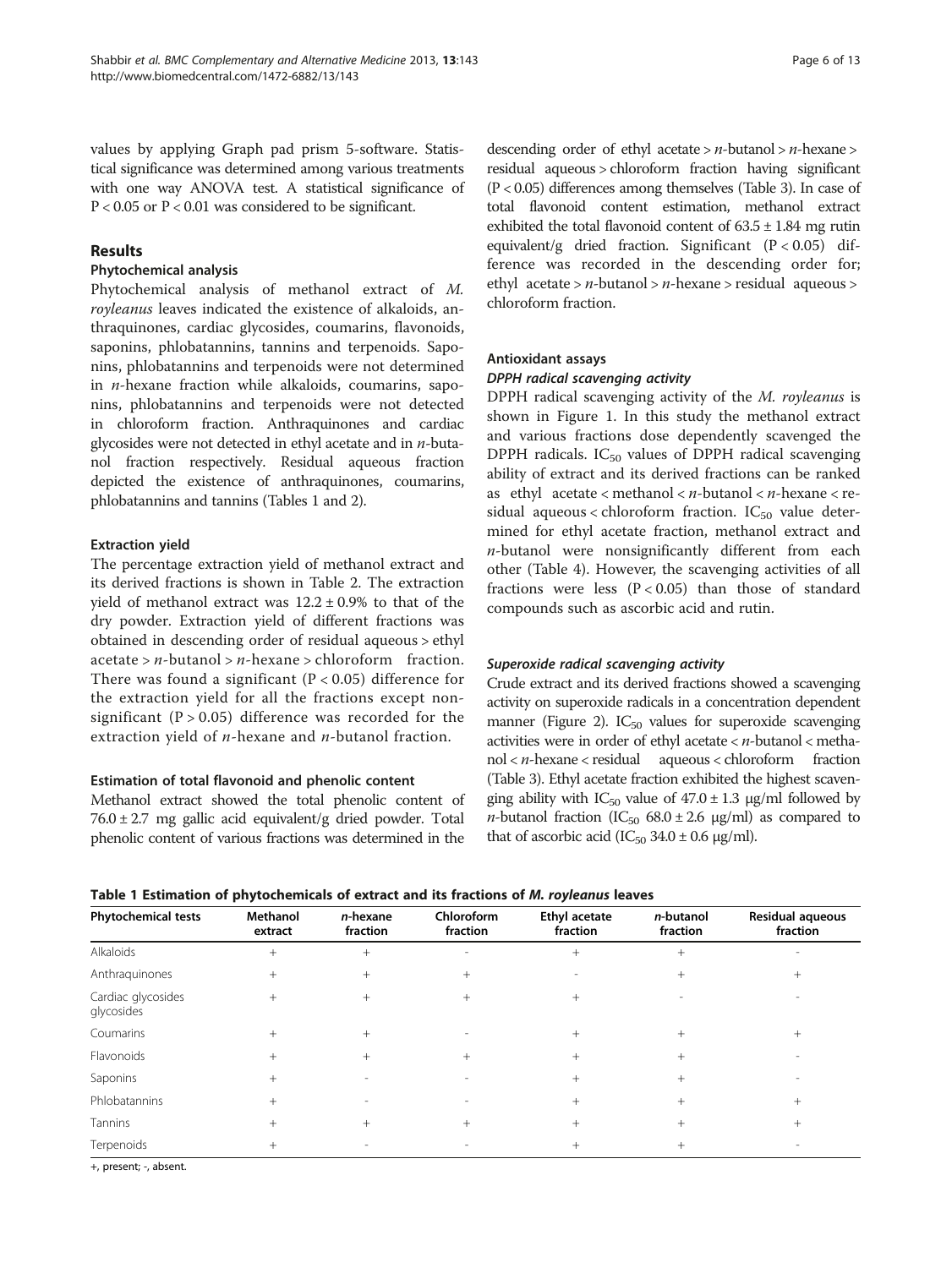| <b>Samples</b>             | Saponins%     | Tannins%        | Alkaloids%    | Protein (mg/g weight) | Sugar (mg/g weight) |
|----------------------------|---------------|-----------------|---------------|-----------------------|---------------------|
| Methanol extract           | $7.05 + 0.07$ | $5.57 + 0.02$   | $1.84 + 0.02$ | $6.65 + 0.45$         | $2.03 + 0.08$       |
| <i>n</i> -hexane fraction  | $6.4 + 0.2$   | $3.28 \pm 0.12$ | $0.74 + 0.12$ | $4.21 + 0.01$         | $1.01 \pm 0.03$     |
| Chloroform fraction        | $1.76 + 0.09$ | $5.27 + 0.14$   | $1.14 + 0.14$ | $0.65 + 0.11$         | $0.01 \pm 0.4$      |
| Ethyl acetate fraction     | $5.16 + 0.01$ | $4.89 + 0.2$    | $0.54 + 0.2$  | $4.56 + 0.03$         | $1.22 \pm 0.02$     |
| <i>n</i> -butanol fraction | $5.82 + 0.04$ | $3.12 + 0.09$   | $0.63 + 0.09$ | $2.23 + 0.05$         | $1.09 \pm 0.21$     |
| Residual aqueous fraction  | $3.08 + 0.11$ | $4.12 \pm 0.08$ | $0.05 + 0.08$ | $1.21 + 0.04$         | $1.23 \pm 0.04$     |

<span id="page-6-0"></span>Table 2 Quantitative estimation of phytochemicals of extract and its fractions of M. royleanus leaves

Each value is represented as mean  $\pm$  SD (n = 3).

#### Phosphomolybdate assay (Total antioxidant capacity)

The phosphomolybdate assay has been commonly used to determine the total antioxidant capacity of samples [[40\]](#page-12-0). In this experiment Mo  $(VI)$  was reduced to Mo  $(V)$ by antioxidant potential of the extract and different fractions in a concentration dependent manner. The antioxidant capacity of the extract and different fractions was in the order of ethyl acetate >  $n$ -hexane > methanol >  $n$ butanol > chloroform > residual aqueous fraction. The  $IC_{50}$  values for the ethyl acetate and *n*-hexane fractions were  $39.0 \pm 0.5$  µg/ml and  $40.0 \pm 0.7$  µg/ml, respectively, and were statistically  $(P > 0.05)$  similar to the total antioxidant capacity of ascorbic acid (Table [4](#page-7-0)).

#### Reducing assays

## Hydroxyl radical scavenging

The hydroxyl radical scavenging ability of different fractions can be ranked as ethyl acetate  $> n$ -hexane  $>$  methanol > n-butanol > chloroform > residual aqueous fraction. Results showed that hydroxyl radical scavenging capacity was increased by increasing the concentration of extract and all fractions at  $25$  -  $250 \text{ µg/ml}$ . The IC<sub>50</sub> values of scavenging hydroxyl radicals for ethyl acetate fraction was  $60.0 \pm 3.2$  µg/ml while for residual aqueous fraction it was > 250 μg/ml (Table [5\)](#page-8-0).

#### Hydrogen peroxide scavenging

Hydrogen peroxide scavenging activity determined in this study for the extract and different fractions of M. royleanus; were capable of scavenging hydrogen peroxide in a concentration dependent manner  $(25 - 250 \text{ μg/ml})$ . As compared for  $IC_{50}$  values, the hydrogen peroxide scavenging activities of methanol  $(70.0 \pm 1.9 \text{ µg/ml})$  and *n*-hexane fraction (72.0  $\pm$  0.7 µg/ml) were more (P < 0.05) effective than that of chloroform  $(> 250 \mu g/ml)$  fraction (Table [5](#page-8-0)). The potential of all the fractions to scavenge hydrogen peroxide as shown by  $IC_{50}$  values were significantly different (P < 0.05) from the  $IC_{50}$  values obtained for standard compounds (ascorbic acid and rutin). The scavenging abilities on hydrogen peroxide were in order of methanol  $> n$ -hexane  $>$  ethyl acetate  $>$  $n$ -butanol > residual aqueous > chloroform fraction.

#### ABTS radical scavenging

ABTS radical scavenging ability of the extract and different fractions can be ranked as  $n$ -butanol > chloroform > ethyl acetate > residual aqueous > methanol >  $n$ -hexane fraction. The scavenging ability of the extract and fractions for ABTS radicals was related with concentration of the tested samples. The  $n$ -butanol and chloroform fraction exhibited the highest scavenging potential when reacted with ABTS radicals as compared to the methanol and *n*-hexane fraction (Table [5](#page-8-0)). IC<sub>50</sub> values of the extract and all fractions obtained were significantly  $(P > 0.05)$ higher than that of the standard compounds.

#### Reducing power assay

In reducing power assay, the reduction of ferric cyanide complex to the ferrous form by donating an electron indicates the presence of reductants in the testing samples. It was observed that the reducing power of the extract and different fractions increased in a concentration

Table 3 Estimation of total phenolic, flavonoid and extraction yield of extract and fractions of M. royleanus leaves

| <b>Plant extract</b>       | <b>Total phenolics</b><br>(mg GAE/g of extract) | <b>Total flavonoid</b><br>(mg rutin equivalent/g of extract) | Extraction yield (%)   |  |
|----------------------------|-------------------------------------------------|--------------------------------------------------------------|------------------------|--|
| Methanol extract           | $76 + 2.7^a$                                    | $63.5 \pm 1.84$ <sup>a</sup>                                 | $12.2 \pm 0.9^{\circ}$ |  |
| $n$ -hexane fraction       | $44.5 \pm 3.23^{\circ}$                         | $36.8 + 1.94^d$                                              | $7.5 + 1.45^d$         |  |
| Chloroform fraction        | $6.8 \pm 3.93$ <sup>f</sup>                     | $9.3 + 1.76^e$                                               | $3.4 + 0.28^e$         |  |
| Ethyl acetate fraction     | $62.3 + 2.77^b$                                 | $60.9 + 1.83^{b}$                                            | $8.9 + 1.11^{\circ}$   |  |
| <i>n</i> -butanol fraction | $53 \pm 2.63^{\circ}$                           | $52.5 + 1.13^c$                                              | $7.8 \pm 0.43^d$       |  |
| Residual aqueous fraction  | $78.4 + 3.71^e$                                 | $31.4 + 1.27$ <sup>d</sup>                                   | $10.7 + 0.5^{\rm b}$   |  |

Each value is represented as mean  $\pm$  SD (n = 3). Values in the same column followed by a different letter ( $e^{a-f}$ ) are significantly different (P < 0.05).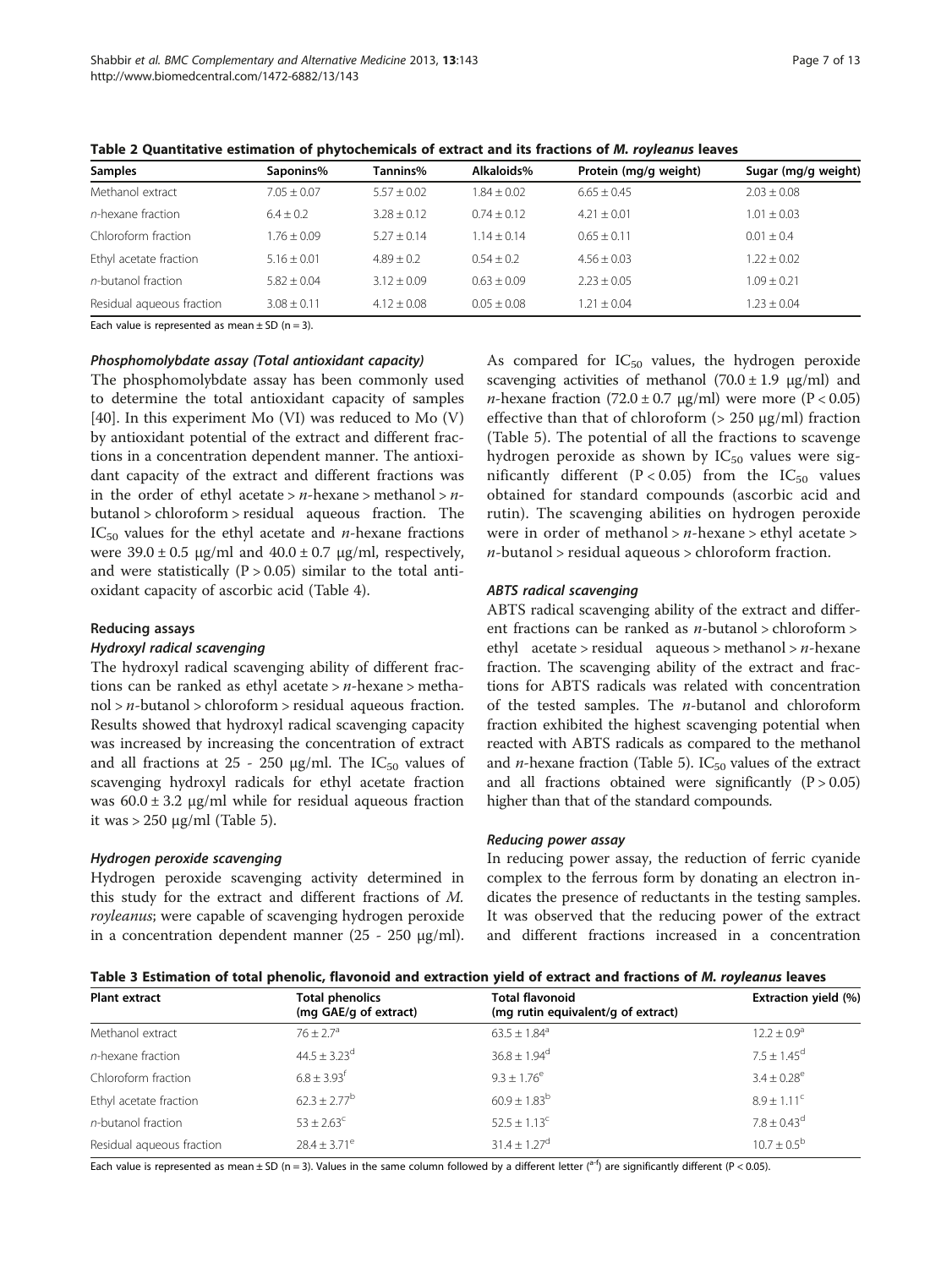dependent manner. The reducing power of the extract and various fractions was in an order of  $n$ -butanol > methanol > chloroform > n-hexane > ethyl acetate and residual aqueous fraction. The  $n$ -butanol and methanol fraction exhibited a good reducing power of  $1.45 \pm$ 0.02 μg/ml and  $1.24 \pm 0.04$  μg/ml at 250 μg/ml (Table [6\)](#page-8-0).

#### Anti-lipid peroxidation assay

On the basis of  $IC_{50}$  values pattern of anti-lipid peroxidation of the extract and various fractions can be arranged as ethyl acetate > methanol > residual aqueous >  $n$ -hexane > chloroform >  $n$ -butanol fraction. The results showed that approximately all the tested samples, dose dependently, inhibited lipid peroxidation. However, ethyl acetate fraction and methanol extract showed the highest scavenging potential while chloroform and nbutanol fraction showed the least anti-lipid peroxidation activity (Table 4). The  $IC_{50}$  values obtained for the extract and all fractions were significantly  $(P < 0.05)$  higher from the  $IC_{50}$  value obtained for ascorbic acid.

#### Anti-hemotylic activity

Hemolytic activity of methanol extract of M. royleanus leaves and its various fractions was screened against normal human erythrocytes. Extract and different fractions exhibited differential pattern hemolytic effect towards human erythrocytes. Result indicated that the ethyl acetate fraction exhibited minimum hemolytic activity, where as aqueous fraction showed the highest hemolytic activity. Lysis of erythrocytes was found to be increased with an increase of extract or fraction concentration (Table [7\)](#page-9-0).

Inhibition of lipid

Phospho molybdate



 $Extraction$   $IC_{50}$  values

Scavanging ability on DPPH

|                              | radicals                     | superoxide                    | Assay                        | peroxidation                |
|------------------------------|------------------------------|-------------------------------|------------------------------|-----------------------------|
| Methanol extract             | $55.02 \pm 0.5^{\rm b}$      | $69.80 \pm 2.6^{\circ}$       | $46.10 \pm 35^{b}$           | $79.12 \pm 0.5^{b}$         |
| n-hexane fraction            | $78.10 \pm 1.2$ <sup>c</sup> | $79.21 \pm 2.8$ <sup>d</sup>  | $40.01 \pm 0.7$ <sup>a</sup> | $82.1 \pm 1.8$ <sup>c</sup> |
| Chloroform fraction          | $109.8 \pm 3.2^e$            | $250.10 \pm 0.5$ <sup>f</sup> | $90.22 \pm 1.2$ <sup>d</sup> | $130.21 \pm 1.4^d$          |
| Ethyl acetate fraction       | 55.01 $\pm$ 2.3 <sup>b</sup> | $47.01 \pm 1.3^{b}$           | $39.02 \pm 0.5^{\circ}$      | $76.32 \pm 0.3^b$           |
| n-butanol fraction           | $58.01 \pm 0.7^b$            | $68.01 \pm 4.8$ <sup>c</sup>  | $57.12 \pm 0.6^{\circ}$      | $238.08 \pm 0.5^e$          |
| Residual aqueous<br>fraction | $87.21 \pm 1.4^d$            | $104.07 \pm 2.1^e$            | $>250^\circ$                 | $80.01 \pm 1.4^c$           |
| Ascorbic acid                | $34.10 \pm 0.8$ <sup>a</sup> | $34.00 \pm 0.6^{\circ}$       | $38.40 \pm 2.4^{\circ}$      | $35.9 \pm 0.7$ <sup>a</sup> |
| <b>Rutin</b>                 | $44.70 \pm 0.7$ <sup>a</sup> |                               |                              |                             |

Scavanging ability on

Each value is represented as mean ± SD (n = 3). Values in the same column followed by a different letter (<sup>a-f</sup>) are significantly different (p < 0.05). -, not determined.

<span id="page-7-0"></span>

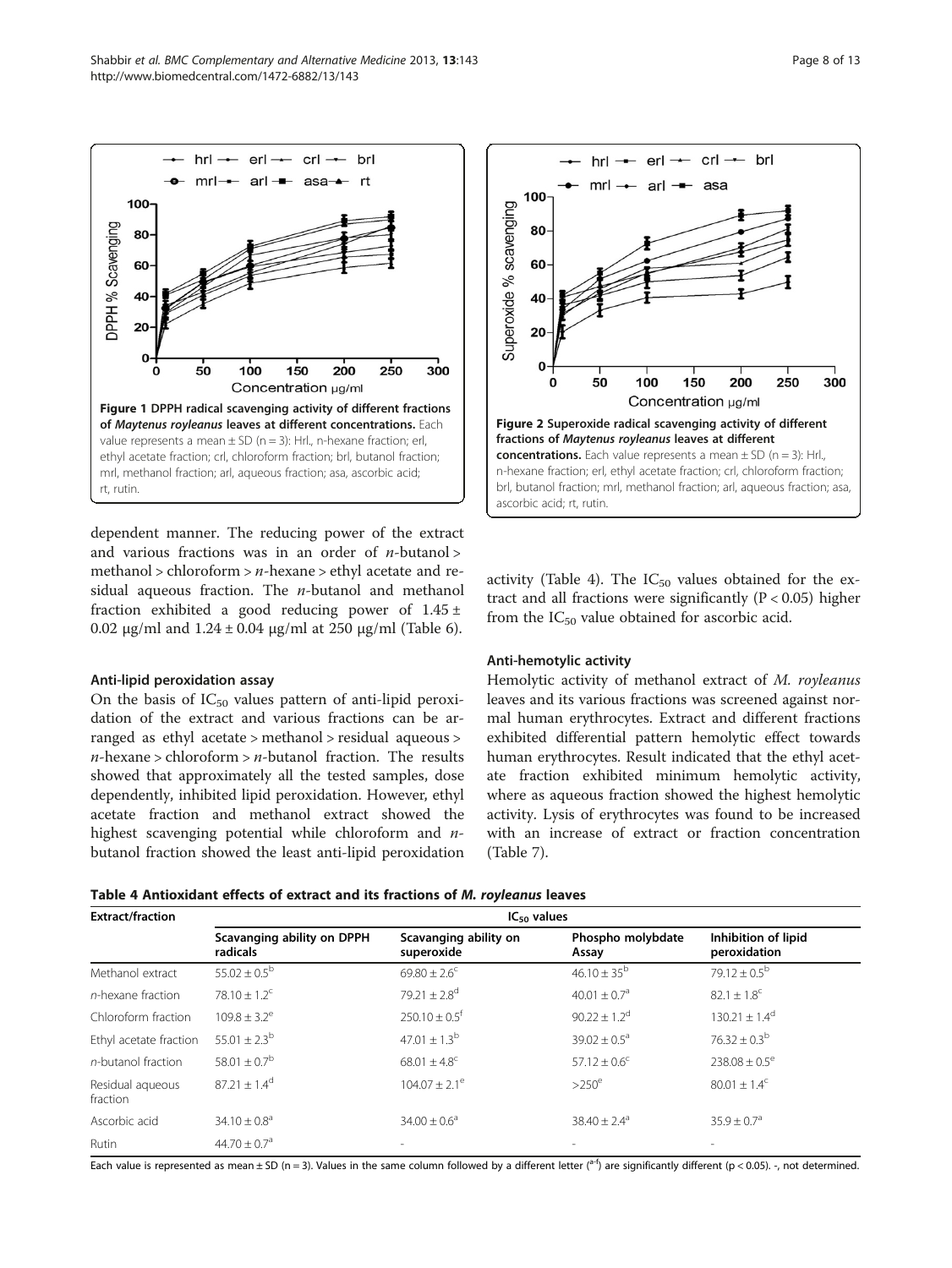| <b>Extract/fraction</b>    | $IC_{50}$ values                           |                                            |                                               |  |  |
|----------------------------|--------------------------------------------|--------------------------------------------|-----------------------------------------------|--|--|
|                            | Scavenging ability on<br>hydroxyl radicals | Scavenging ability on<br>hydrogen peroxide | Scavenging ability on<br><b>ABTS radicals</b> |  |  |
| Methanol extract           | $137.02 \pm 1.4^d$                         | $70.05 \pm 1.9^b$                          | $211.10 \pm 4.9$ <sup>t</sup>                 |  |  |
| <i>n</i> -hexane fraction  | $98.10 + 0.5^{\circ}$                      | $72.02 + 0.7^b$                            | $>250^9$                                      |  |  |
| Chloroform fraction        | $>250^f$                                   | $>250^{\circ}$                             | $65.01 \pm 0.7^c$                             |  |  |
| Ethyl acetate fraction     | $60.01 \pm 3.2^b$                          | $89.00 \pm 0.1^{\circ}$                    | $78.00 \pm 1.2$ <sup>d</sup>                  |  |  |
| <i>n</i> -butanol fraction | $250.08 \pm 1.3^e$                         | $119.00 \pm 0.2$ <sup>d</sup>              | $53.22 \pm 2.2^b$                             |  |  |
| Residual aqueous fraction  | $>$ 250 <sup>9</sup>                       | $123.02 \pm 1.3$ <sup>d</sup>              | $116.11 \pm 0.8^e$                            |  |  |
| Ascorbic acid              | $34.10 \pm 1.1^a$                          | $38.40 + 0.7a$                             | $35.10 + 1.5^{\circ}$                         |  |  |
| Rutin                      |                                            | $45.01 \pm 1.5^{\circ}$                    |                                               |  |  |

<span id="page-8-0"></span>Table 5 Reducing power effects of extract and its fractions of M. royleanus leaves

Each value is represented as mean ± SD (n = 3). Values in the same column followed by a different letter (<sup>a-g</sup>) are significantly different (p < 0.05). -, not determined.

## Correlation between  $IC_{50}$  values with phenolic and flavonoid content

In this study association of total phenolic and flavonoid content with  $IC_{50}$  values of different in vitro antioxidant assays was estimated (Table [8\)](#page-9-0). A significant correlation of  $IC_{50}$  values of DPPH, superoxide, hydrogen peroxide and anti-lipid peroxidation was established with total phenolic and flavonoid contents. However, a nonsignificant correlation was found between  $IC_{50}$  values of phosphomolybdate assay, ABTS and hydroxyl radical and total phenolic and flavonoid contents.

## **Discussion**

Phytochemical screening provides basic information about medicinal importance of a plant extract. In this study evaluation for qualitative and quantitative estimation of the chemical constituents of M. royleanus extracts showed the presence of various secondary metabolites. Phytochemical analysis of methanol extract of M. royleanus leaves revealed the presence of bioactive constituents such as alkaloids, anthraquinones, cardiac glycosides, coumarins, flavonoids, saponins, phlobatannins, tannins and terpenoids. These constituents were separated away on the basis of polarity of different solvents in to different

Table 6 Reduction of  $Fe^{3+}$  to  $Fe^{2+}$  of extract and different fractions of M. royleanus leaves

| <b>Plant extracts</b>      | Reducing power (700 nm, 250 µg/ml) |  |  |  |
|----------------------------|------------------------------------|--|--|--|
| Methanol extract           | $1.55 + 0.04^{\circ}$              |  |  |  |
| <i>n</i> -hexane fraction  | $1.47 \pm 0.01^{\circ}$            |  |  |  |
| Chloroform fraction        | $0.95 + 0.01^{\circ}$              |  |  |  |
| Ethyl acetate fraction     | $1.50 + 0.03^d$                    |  |  |  |
| <i>n</i> -butanol fraction | $1.64 + 0.02^b$                    |  |  |  |
| Residual aqueous fraction  | $1.03 + 0.11^e$                    |  |  |  |
| Ascorbic acid              | $2.03 + 0.04^d$                    |  |  |  |

Each value is represented as mean  $\pm$  SD (n = 3). Values in the same column followed by a different letter ( $a-e$ ) are significantly different (P < 0.05).

fractions. Alkaloids and cardiac glycosides were absent in the chloroform fraction whereas flavonoids were not detected in the residual aqueous fraction. Ethyl acetate fraction was comprised of all the constituents except the anthraquinones. The biochemical investigation reports indicated the same composition of phytochemicals for the crude methanol extract of different plants [[10,11](#page-11-0)[,39](#page-12-0)].

The methanol extract of M. royleanus leaves were used to analyze the chemical composition by LC-MS. This technique was used to get a fingerprint of phytochemical composition of plant extract. As shown by the different compositions of the base peaks in the chromatograms, it is a complex mixture of different compounds such as phytoestrogens which are often found to be conjugated to one or more carbohydrate moieties and other polar groups (Figure [3\)](#page-10-0). Further work is in progress to identify and isolate some of these compounds by elemental analysis and other analytical methods such as NMR spectroscopy or MS measurements.

Different species of Maytenus genus are used in traditional medicine for treatment of cancer [\[41](#page-12-0)] and for treatment of gastrointestinal diseases [\[42](#page-12-0)]. The biological activities of Maytenus species are considered to be due to the presence of different classes of secondary metabolites such as phenolic glucosides [[43\]](#page-12-0) flavonoids [\[44](#page-12-0)] and triterpenes. Pharmacological potential of Maytenus genus has been largely associated to the presence of triterpenes such as 3, 15-dioxo-21α-hydroxyfriedelane that was isolated from Maytenus robusta; showed antiulcerogenic activity [\[45\]](#page-12-0). Maytenfolic acid was isolated from Maytenus herterophylla and inhibited the growth of Candida albicans [\[46\]](#page-12-0).

Quantitative determination of total flavonoid and total phenolic contents indicates that methanol extract possesses the highest concentration of total flavonoid and phenolic content. Similar findings have been reported where total phenolic and flavonoid contents are found in greater quantity in different plants [[10](#page-11-0),[11](#page-11-0),[40](#page-12-0)]. The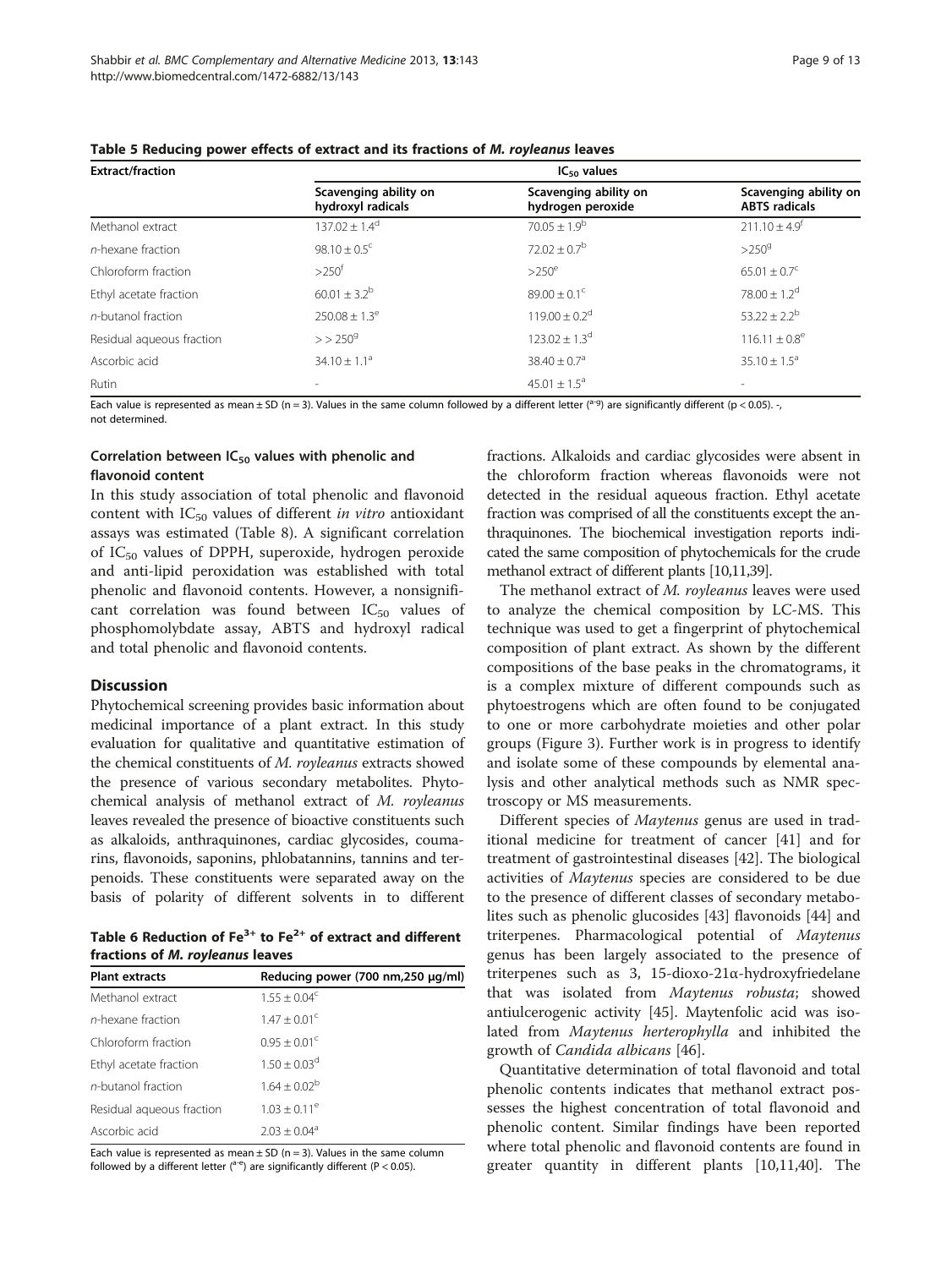| <b>Extract</b>            | Positive control <sup>a</sup> | Negative control <sup>b</sup> | Optical density <sup>c</sup><br>Concentration µg/ml |                                                                         |                                                                               |                              |                              |
|---------------------------|-------------------------------|-------------------------------|-----------------------------------------------------|-------------------------------------------------------------------------|-------------------------------------------------------------------------------|------------------------------|------------------------------|
|                           |                               |                               |                                                     |                                                                         |                                                                               |                              |                              |
|                           |                               |                               | 10                                                  | 50                                                                      | 100                                                                           | 200                          | 250                          |
|                           | $0.41 \pm 0.01$               | $1.07 \pm 0.02$               |                                                     |                                                                         |                                                                               |                              |                              |
| Methanol extract          |                               |                               | $1.03 + 0.02$ <sup>a</sup>                          |                                                                         | $0.94 + 0.02^{b}$ $0.88 + 0.04^{b}$ $0.84 + 0.02^{b}$                         |                              | $0.78 + 0.03^{b}$            |
|                           | $0.41 \pm 0.01$               | $1.07 \pm 0.02$               |                                                     |                                                                         |                                                                               |                              |                              |
| <i>n</i> -hexane fraction |                               |                               | $1.01 + 0.03$ <sup>a</sup>                          |                                                                         | $0.98 + 0.03^{a}$ $0.87 + 0.02^{b}$ $0.82 + 0.04^{b}$                         |                              | $0.76 \pm 0.04$ b            |
|                           | $0.41 \pm 0.01$               | $1.07 \pm 0.02$               |                                                     |                                                                         |                                                                               |                              |                              |
| Chloroform fraction       |                               |                               |                                                     | $0.94 + 0.04^{b}$ $0.76 + 0.03^{c}$ $0.74 + 0.03^{c}$ $0.68 + 0.03^{d}$ |                                                                               |                              | $0.64 \pm 0.03$              |
|                           | $0.41 \pm 0.01$               | $1.07 \pm 0.02$               |                                                     |                                                                         |                                                                               |                              |                              |
| Ethyl acetate fraction    |                               |                               | $1.03 + 0.02$ <sup>a</sup>                          |                                                                         | $0.98 \pm 0.04^{\text{ a}}$ $0.96 \pm 0.04^{\text{ a}}$                       | $0.92 \pm 0.04$ <sup>a</sup> | $0.85 \pm 0.05$ <sup>a</sup> |
|                           | $0.41 \pm 0.01$               | $1.07 \pm 0.02$               |                                                     |                                                                         |                                                                               |                              |                              |
| n-butanol fraction        |                               |                               | $0.87 + 0.03^{\circ}$                               | $0.74 \pm 0.04$                                                         | $0.70 \pm 0.04$                                                               | $0.65 \pm 0.04$              | $0.58 \pm 0.04$ <sup>d</sup> |
|                           | $0.41 \pm 0.01$               | $1.07 \pm 0.02$               |                                                     |                                                                         |                                                                               |                              |                              |
| Residual aqueous fraction |                               |                               | $0.81 \pm 0.02$ <sup>d</sup>                        |                                                                         | $0.76 \pm 0.02$ $\degree$ $0.71 \pm 0.02$ $\degree$ $0.64 \pm 0.03$ $\degree$ |                              | $0.54 \pm 0.03$ $^{\circ}$   |

<span id="page-9-0"></span>Table 7 Anti-hemolytic activity of extract and various fractions of M. royleanus leaves

Each value is represented as mean  $\pm$  SE (n = 3). Values in the same column followed by a different letter (<sup>a-e</sup>) are significantly different (p < 0.05).

<sup>a</sup>Water replaced extract/fractions to serve as a positive control since this treatment results in 100% hemolysis.

<sup>b</sup> Phosphate buffered saline replaced extract/fraction to serve as a negative control since this treatment results in 0% hemolysis.

 $\cdot$  Lower values are associated with increased cell lysis.

chemical complexity of extract/fraction, often a mixture of varied compounds; having different functional groups, polarity and chemical behavior, could lead to diverse results, depending on the test employed. The solvents such as methanol, ethyl acetate and  $n$ -butanol are found superior in concentrating the phenolics from M. royleanus. It has been reported that rich flavonoid and phenolic plants could be a vital source of therapeutic potential against the oxidative damages [[12,13](#page-12-0),[47](#page-12-0)].

The scavenging effect of the extract and various fractions of M. royleanus leaves against DPPH radicals varied a great deal indicating that scavenging activities are related to the electron transfer/donating ability. The extract and all the fractions exhibited inferior  $IC_{50}$  values for DPPH radical scavenging activity as compared to the ascorbic acid. However, methanol extract and ethyl acetate fraction exhibit comparatively high antioxidant capacity as against the other fractions; suggesting the presence of free radical inhibitors acting possibly as primary antioxidants. Some of the pharmacological effects could be attributed due to these compounds.

Superoxide radical scavenging activity of different fractions was increased dose dependently in this study. Low level of  $IC_{50}$  values suggested that the chemical constituents found in methanol extract and its fractions are potent scavengers of superoxide radical at low concentration. Superoxide is one of the precursors of hydroxyl or singlet oxygen species, and also can propagate other free radicals, induces intricate process of lipid peroxidation resulting in membranous system damage and cellular injuries. The

## Table 8 Correlation of total phenolics and flavonoids content with antioxidant assays of the extract and fractions of M. royleanus leaves

| Assays                                                      |                       | Correlation $R^2$     |
|-------------------------------------------------------------|-----------------------|-----------------------|
|                                                             | <b>Phenolics</b>      | <b>Flavonoids</b>     |
| $IC_{50}$ of DPPH radical scavenging potential              | $0.9256^{\circ}$      | $0.9812^{b}$          |
| $IC_{50}$ of superoxide radical scavenging potential        | $0.7379$ <sup>a</sup> | $0.7905^a$            |
| $IC_{50}$ of total antioxidant capacity                     | 0.2568                | 0.1892                |
| IC <sub>50</sub> of hydroxyl radical scavenging potential   | 0.3843                | 0.3181                |
| $IC_{50}$ of hydrogen peroxide radical scavenging potential | $0.7240$ <sup>a</sup> | $0.6718^a$            |
| $IC_{50}$ of ABTS radical scavenging potential              | 0.1285                | 0.0354                |
| $IC_{50}$ of inhibition of lipid peroxidation               | $0.6542$ <sup>a</sup> | $0.6587$ <sup>a</sup> |

Methanol extract and its fractions of *M. royleanus* were used in correlation.  $a,b$  indicate significance at P < 0.05 & P < 0.01 respectively.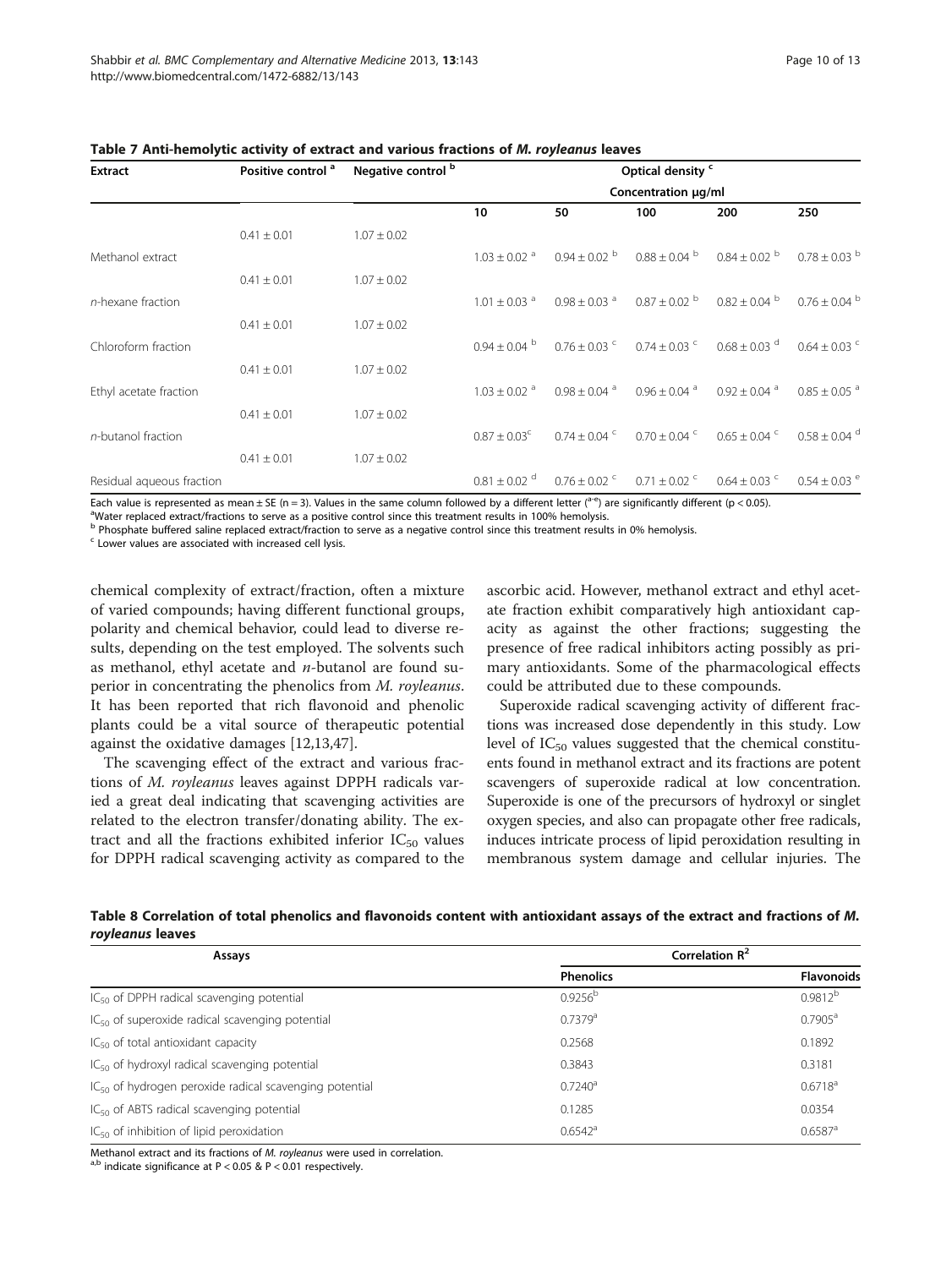http://www.biomedcentral.com/1472-6882/13/143

<span id="page-10-0"></span>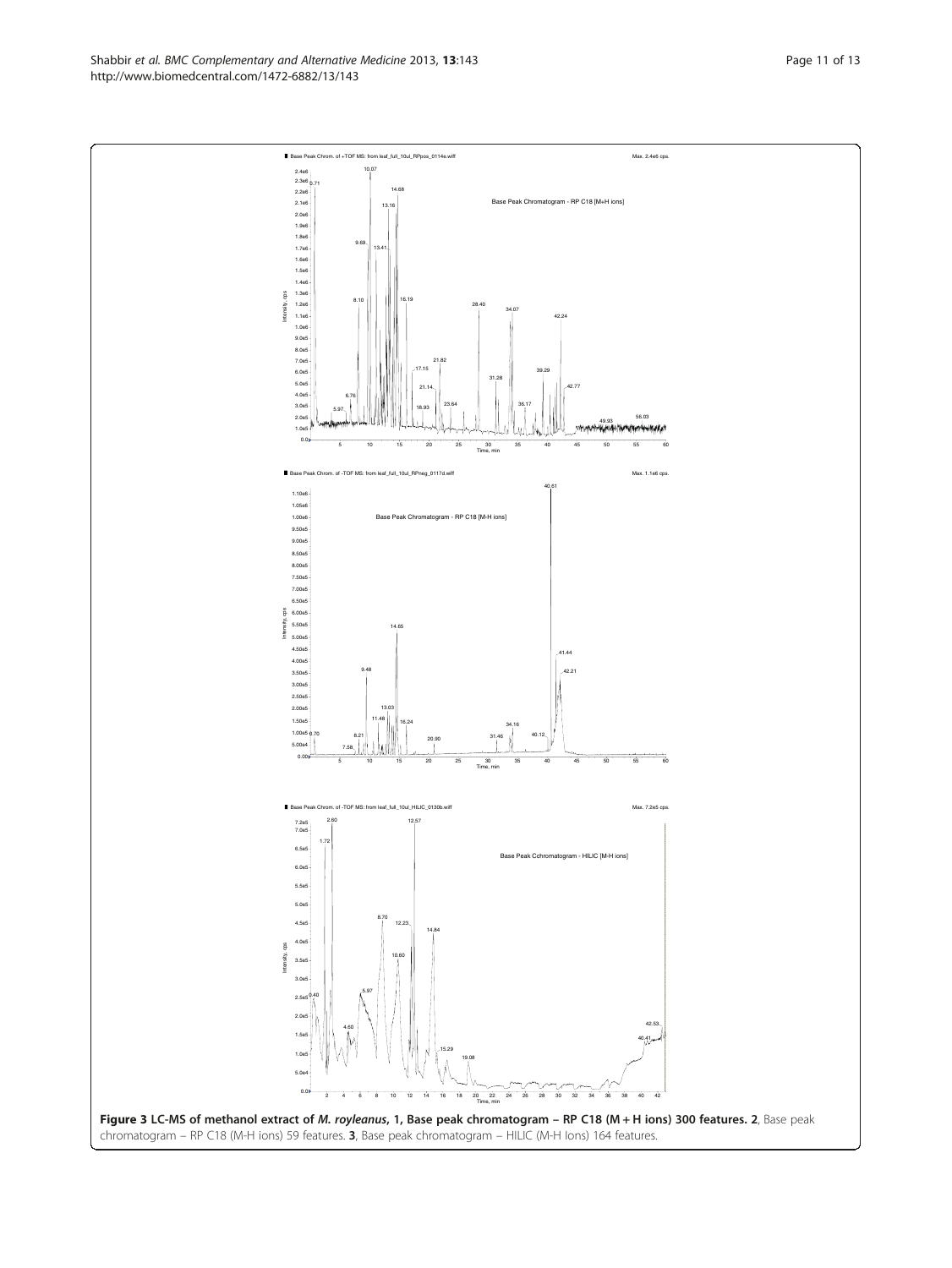<span id="page-11-0"></span>strong electron quenching activity of the extract and fractions could be due to the antioxidant compounds such as flavonoids and phenolic contents that enable to scavenge the oxidation of biological macromolecules [10,11].

Ethyl acetate fraction of M. royleanus leaves depicted the highest level of total antioxidant capacity in the present investigation. It is suggested that many flavonoid and polyphenolics found in medicinal plants contribute significantly to the phosphomolybdate scavenging activity.

Antioxidant potential of extract or fraction is directly related to the scavenging of hydroxyl radical and consequently the inhibition of lipid peroxidation [\[47\]](#page-12-0). Generation of lipid hydroperoxides can cause damage to every molecule of the biological system and have the capacity to bind with DNA causing strand breaks, carcinogenesis and mutation [[48](#page-12-0)]. The erythrocytes intrinsically are more prone to peroxidation due to the heavy accumulation of polyunsaturated fatty acids and haemoglobin. During respiration erythrocytes are continuously exposed to high tension of oxygen, which can induce oxidative damage [[49](#page-12-0)]. Further, exposure of erythrocytes to toxicants leads to the generation of free radicals resulting in potential damages to the membranes and consequently hemolysis [\[50](#page-12-0)]. Extract and fractions used in this experiment exhibit the scavenging of hydroxyl radicals suggesting the presence of primary antioxidants which possess anti hemolytic as well as anti-lipid peroxidation potential.

Hydrogen peroxide itself is not very toxic to the cellular system; sometimes it becomes injurious as it is directly involved in the generation of hydroxyl radicals, act as free reactive oxygen species [11]. In this study methanol extract and its derived fractions such as  $n$ -hexane and ethyl acetate have moderate potential to scavenge the hydrogen peroxide potential hazard indicating the antioxidant capacity of the plant.

ABTS radical scavenging ability of the extract and different fractions exhibited a dose dependent response. Recent studies have shown that polyphenolics such as catechin, rutin and their derivatives more effectively scavenge the ABTS radicals [\[51](#page-12-0)]. Highest ABTS radical scavenging potential was shown by the  $n$ -butanol fraction indicating more accumulation of polyphenolics in this fraction.

In the reducing power assay the antioxidants donate an electron to stabilize the radicals and also break the free radical chain reaction [[52](#page-12-0)]. The ability of fractions to exhibit the reducing power in this investigation may be related with the presence of antioxidant phytochemicals.

Maytenus royleanus possesses diverse antioxidant compounds as depicted by the antioxidant activities of different fractions. A strong correlation of  $IC_{50}$  values of antioxidant assays; DPPH, superoxide and hydrogen peroxide; with phenolic and flavonoids content of M.

royleanus was exhibited in this study. However, nonsignificant correlation was found for  $IC_{50}$  values of total antioxidant capacity, ABTS and hydroxyl radical scavenging potential with flavonoid and phenolic contents. These results indicate that flavonoid and phenolics can be the major contributors for the antioxidant activity observed for the M. royleanus leaves extract and its fractions. These fractions may be exploited for the antioxidant potential of this plant.

#### Conclusions

Strong antioxidant capacity of the extract and its derived fractions for different in vitro antioxidant assays may be related with the antioxidant constituents such as flavonoid, phenolic, tannins and terpenoids in this plant. These results suggested the use of ethyl acetate fraction as primary antioxidant therapeutic source.

#### Competing interest

The authors declare that they have no competing interests.

#### Authors' contributions

MS has made substantial contribution to acquisition of data, analysis, drafting of the manuscript. MRK has made substantial contribution to conception and design, interpretation of data, drafting and revising the manuscript for intellectual content. NS participated in the design and collection of data and analysis. All authors read and approved the final manuscript.

#### Acknowledgement

We thank Higher Education Commission (HEC) of Pakistan for providing funds to this project.

#### Received: 11 January 2013 Accepted: 12 June 2013 Published: 22 June 2013

#### References

- 1. Ivanova D, Gerova D, Chervenkov T, Yankova T: Polyphenols and antioxidant capacity of Bulgarian medicinal plants. J Ethnopharmacol 2005, 97:145–150.
- 2. Gulcin I: Antioxidant activity of food constituents-An overview. Arch Toxicol 2012, 86(3):339–345.
- 3. Gulcin I, Beydemir S: Phenolic compounds as antioxidants: Carbonic anhydrase isoenzymes inhibitors. Mini Rev Med Chem 2013, 13(3):408–430.
- 4. Balasundram N, Sundram K, Sammar S: Phenolic compounds in plants and agri-industrial by-products: Antioxidant activity, occurrence, and potential uses. Food Chem 2006, 68:191–203.
- 5. Aruoma IO, Cuppette SL: Antioxidant methodology in vivo and in vitro concept. Illinois: AOAS press; 1997.
- 6. Marchand LL: Cancer preventive affects of flavonoids: a review. Biomed Pharmacother 2002, 56:296–301.
- 7. Khan MR, Rizvi W, Khan GN, Khan RA, Shaheen S: Carbon tetrachlorideinduced nephrotoxicity in rats: protective role of Digera muricata. J Ethnopharmacol 2009, 122:91–99.
- 8. Khan RA, Khan MR, Sahreen S: Evaluation of Launea procumbens use in renal disorders: a rat model. J Ethnopharmacol 2010, 128:452–461.
- 9. Khan MR, Haroon J, Khan RA, Bokhari J, Rashid U: Prevention of KBrO<sub>3</sub>induced cardiotoxicity by Sonchus asper in rat. J Med Plants Res 2011, 5:2514–2520.
- 10. Sahreen S, Khan MR, Khan RA: Evaluation of antioxidant activities of various solvent extracts of Carissa opaca fruits. Food Chem 2010, 122:1205–1211.
- 11. Sahreen S, Khan MR, Khan RA: Phenolic compounds and antioxidant activities of Rumex hastatus D. Don. Leaves. J Med Plants Res 2011, 5:2755–2765.